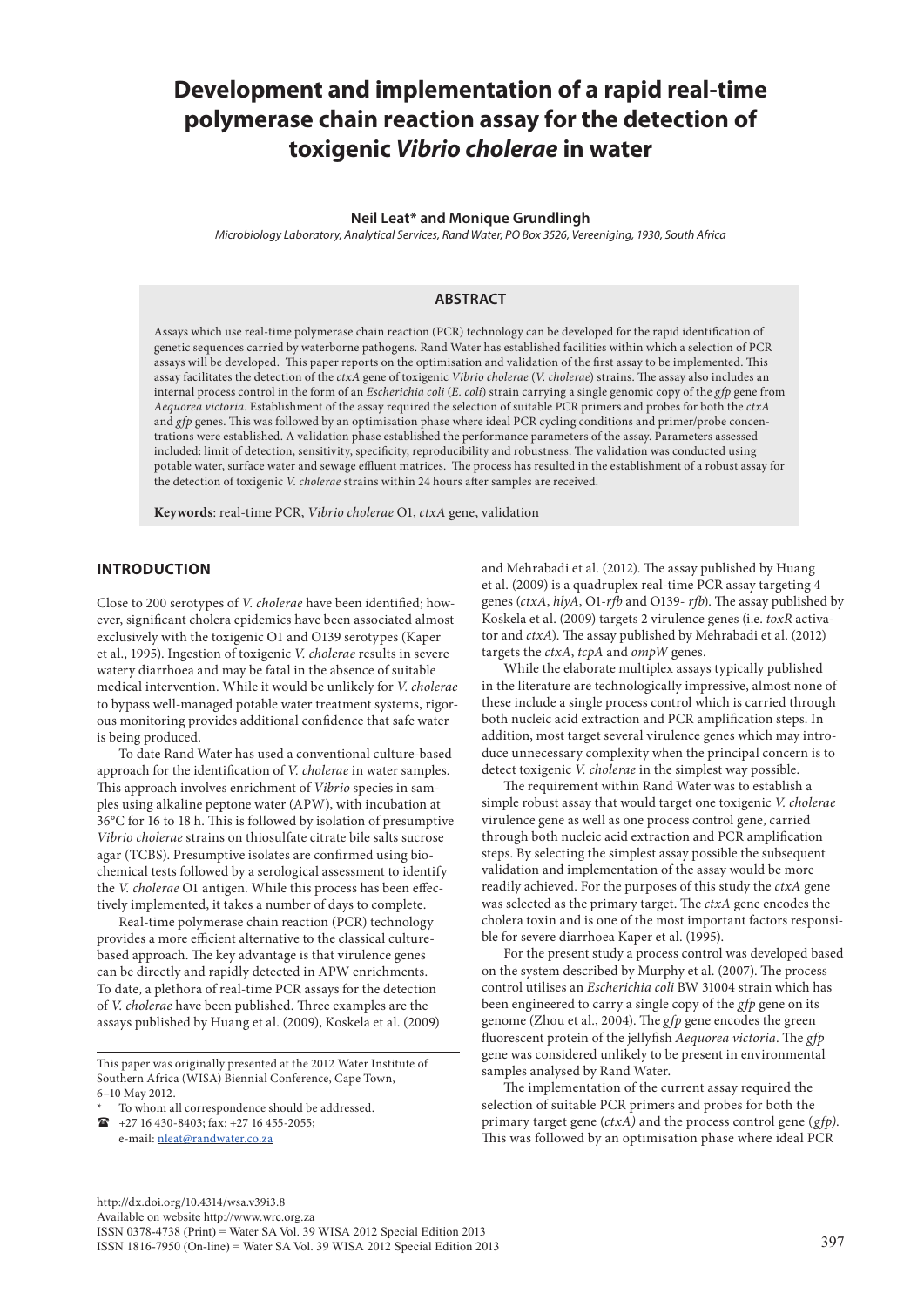| <b>TABLE 1</b><br>Details of hydrolysis probes and PCR primers |                                                                                    |                                                       |  |  |  |  |  |
|----------------------------------------------------------------|------------------------------------------------------------------------------------|-------------------------------------------------------|--|--|--|--|--|
| Primer/probe name                                              | Sequence of probe or primer supplied by Sigma-Aldrich at a concentration of 200 µM | <b>Final concentration in</b><br><b>PCR</b> reactions |  |  |  |  |  |
| CtxA hydrolysis probe                                          | 5' Fam TGT TTC CAC CTC AAT TAG TTT GAG AAG TGC CC 3' BHQ                           | $0.25 \mu M$                                          |  |  |  |  |  |
| Gfp hydrolysis probe                                           | 5' Vic TAC CTG TCC ACA CAA TCT GCC CTT TCG BHQ 3'                                  | $0.25 \mu M$                                          |  |  |  |  |  |
| CtxA forward primer                                            | 5'-GAC GGG ATT TGT TAG GCA CG-3'                                                   | $0.3 \mu M$                                           |  |  |  |  |  |
| CtxA reverse primer                                            | 5' ACC AGA CAA TAT AGT TTG ACC CAC TAA G 3'                                        | $0.3 \mu M$                                           |  |  |  |  |  |
| Gfp forward primer                                             | 5' CCT GTC CTT TTA CCA GAC AAC CA 3'                                               | $0.2 \mu M$                                           |  |  |  |  |  |
| Gfp reverse primer                                             | 5' GGT CTC TCT TTT CGT TGG GAT CT 3'                                               | $0.2 \mu M$                                           |  |  |  |  |  |

cycling conditions and primer/probe concentrations were determined. A validation phase established the performance parameters of the assay. The purpose of this paper is to describe the optimised assay conditions and present findings from selected validation experiments. It is important to note that the assay was designed to be used on alkaline peptone water enrichments to yield a presence/absence result for the *ctxA* gene.

## **MATERIALS AND METHODS**

#### **Bacterial strains and culture media**

Alkaline peptone water (APW) (Oxoid CM1028) was used to enrich *Vibrio* species in water samples. Enrichments were incubated for 16 to 18 h at 36°C. The process control strain (*E. coli* BW31004) was spiked into enriched samples immediately before nucleic acid extraction. The volume of process control added was calculated to achieve a final concentration of 104 colony forming units/mℓ (cfu/mℓ). Subsequent detection of the *gfp* gene was regarded as an indication that substantial PCR inhibition had not taken place.

Some validation experiments required that the samples be spiked with *V. cholerae* O1 before APW enrichment. This was achieved using dilutions of a pure *V. cholerae* O1 NCTC 8021 culture grown in nutrient broth (Oxoid CM0067). In such cases the number of organisms spiked into each sample was estimated by plating dilutions of the pure *V. cholerae* O1 culture on nutrient agar. The number of colonies on each plate was counted after overnight incubation at 37°C.

Some validation experiments required that the samples be spiked with *V. cholerae* O1 after APW enrichment. This was achieved using a frozen *V. cholerae* O1 NCTC 8021 culture. The concentration of *V. cholerae* O1 was estimated using nutrient agar plate counts before it was frozen. When required, aliquots of the stock were thawed and used to spike enriched samples.

#### **Nucleic acid extraction from APW enrichments**

In order to detect the presence of the *ctxA* and *gfp* genes, DNA was extracted from 1 ml aliquots of APW enrichments. This was achieved by pelleting bacterial cells using centrifugation (Eppendorf 5424 microcentrifuge, 14 000 r/min for 10 min) followed by aspiration of the supernatant. Cell pellets were resuspended in 100 µℓ volumes of Applied Biosystems PrepMan Ultra Sample Preparation Reagent and heated at 100°C for 10 min. For each extract, 20 µℓ was diluted in 80 µℓ nuclease free water prior to being added to PCR reactions. This final dilution step was introduced after consistently encountering inhibition with undiluted extracts during initial optimisation of the assay. After the introduction of

the dilution step, consistent amplification of the *gfp* process control was observed for all samples, suggesting sufficient dilution of associated PCR inhibitors.

#### **Polymerase chain reaction conditions**

PCR reactions were conducted in 25 µℓ volumes in 0.1 mℓ Qiagen PCR tubes. Each PCR reaction contained Applied Biosystems TaqMan® Environmental Master Mix (12.5 µℓ), 10x primer and probe stock (2.5 μℓ); Applied Biosystems AmpErase® Uracil N-glycosylase (0.25 µℓ), Qiagen nuclease free water (4.75 μℓ) and the relevant nucleic extract being tested  $(5 \mu \ell)$ . The primers and probes used in the study were synthesised by Sigma-Aldrich and supplied at a concentration of 200 µM in liquid form. Details of the primers and probes used in the optimised assay are presented in Table 1.

PCR reactions were run on a Rotor-Gene Q real-time PCR instrument with the following thermocycling profile: 50°C for 2 min; 95°C for 10 min and 50 cycles of 95°C for 20 s and 63°C for 30 s. Fluorescence was recorded in the green and yellow channels corresponding to emissions from the Fam and Vic dyes, respectively. Fluorescence in the green channel represented an accumulation of the *ctxA* PCR product while fluorescence in the yellow channel represented an accumulation of the *gfp* PCR product. The build-up of fluorescence for each sample was recorded as a cycle threshold (Ct) value. The cycle threshold value is the number of PCR cycles required before the fluorescence signal in a reaction exceeds a previously established fluorescence threshold. During the implementation phase of the assay the *ctxA* gene was considered to be present in the nucleic acid extract from an APW enrichment, if the corresponding Ct value was between 1 and 45 cycles. Ct values above 40 cycles were seldom encountered.

#### **RESULTS AND DISCUSSION**

The real-time PCR assay being considered was designed to detect the key virulence gene *ctxA,* found in pathogenic strains of *V. cholerae*, and the *gfp* gene carried by the process control strain *E. coli* BW31004. The assay was designed to be used on alkaline peptone water (APW) enrichments of potable water, surface water and sewage effluent samples. The optimised assay conditions are summarised above. What follows are selected findings from validation experiments conducted using the optimised assay.

#### **Detection limit for viable** *V. cholerae* **O1 cells spiked before APW enrichment**

Determining the limit of detection is often a necessary step when assessing the utility of an assay. However, APW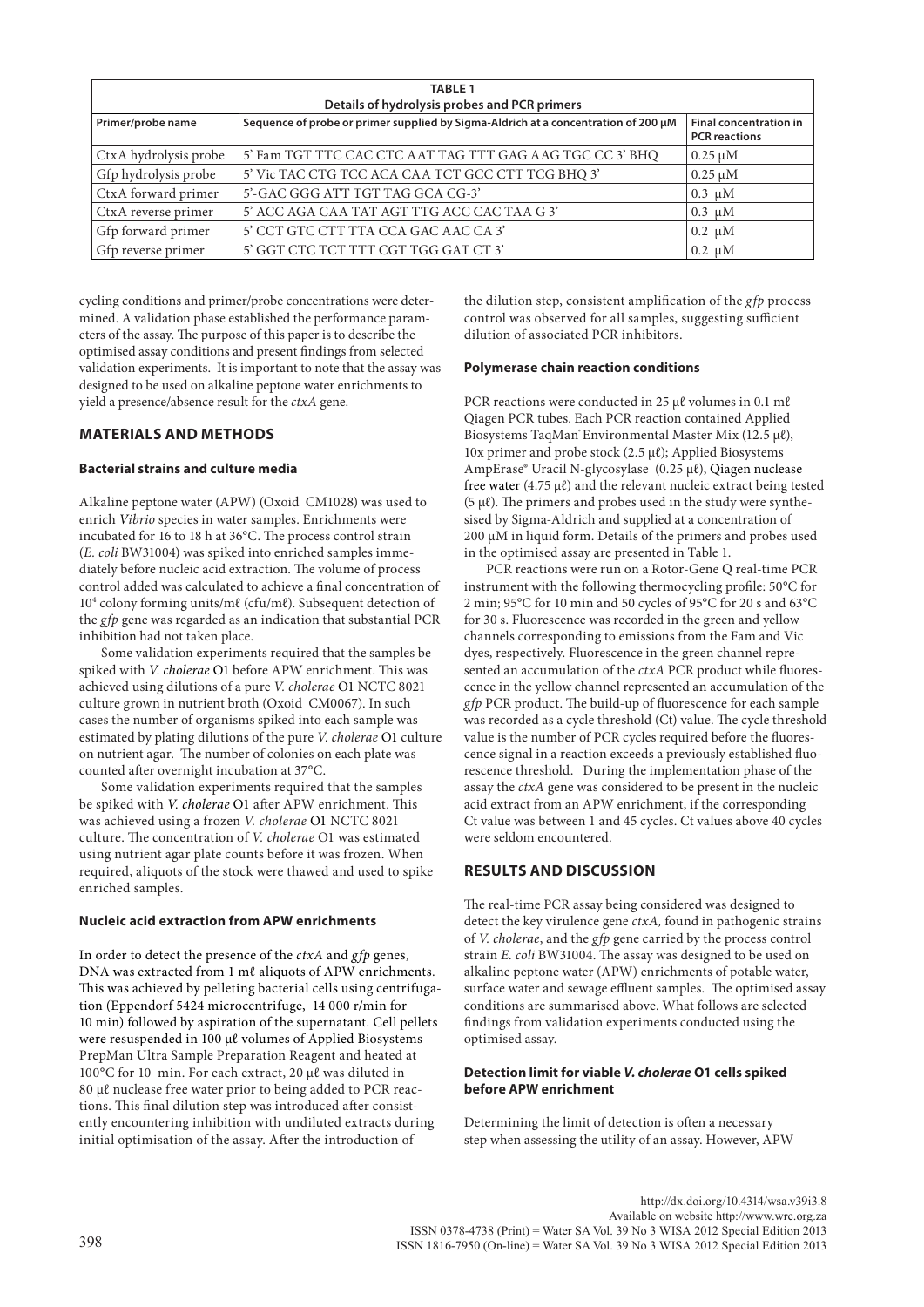



enrichment makes the assessment challenging. This is for two reasons: firstly, environmental isolates of *V. cholerae* may be viable but not readily culturable, and, secondly, competing *Vibrio* species in a sample may limit the growth of the toxigenic *V. cholerae* present. It is almost impossible to predict what proportion of viable *V. cholerae* in a sample can be cultured or how many competing species will be present. Therefore, the number of toxigenic *V. cholerae* enriched may not always correlate with the number in the original sample.

Despite the difficulties, an attempt was made to demonstrate that the assay was able to enrich and detect low numbers of *V. cholerae* O1 in potable water, surface water and sewage effluent samples. In order to achieve this, a composite sample was prepared for each matrix from 5 individual samples. Each composite was then divided into five 100 mℓ sub-samples. Before APW enrichment each sub-sample was spiked with a 100 µℓ aliquot from a diluted *V. cholerae* O1 culture. Estimates of the numbers of *V. cholerae* spiked into each sub-sample were made using nutrient agar plate counts. Unspiked samples were processed in parallel as negative controls.

The estimated number of *V. cholerae* O1 cells spiked into each matrix sub-sample was as follows: i) 3 x 10<sup>5</sup>; ii) 3 x 10<sup>4</sup>; iii) 3 000; iv) 300 and v) 30 cfu. In every instance where *V. cholerae* O1 was spiked into a sample clear amplification of the *ctxA* gene was observed. This is illustrated by the amplification results for the spiked sewage effluent samples presented in Fig. 1. Equivalent results were observed for the potable water and surface water matrices. The experiment demonstrates that when 30 viable *V. cholerae* O1 cells are present per 100 mℓ of sample they will be effectively enriched using APW and the *ctxA* gene will readily be detected.

It is important to note that while the assay has been demonstrated to detect at least 30 viable *V. cholerae* O1 cells per 100 mℓ, the actual limit of detection is likely to be lower. The reason this could not be investigated is because it is challenging to consistently prepare spiked samples with less than 30 viable cells per 100 mℓ. This is a practical constraint around the accurate preparation of spiked samples with very low concentrations of the target species.

#### **Sensitivity and specificity**

It is essential that assays distinguish between samples containing the target organism and those that do not. This property of a method is readily assessed using the following parameters:

diagnostic sensitivity, diagnostic specificity, false positive rate and false negative rate. These parameters are described by Eqs. (1) to (4) below.

Diagnostic sensitivity: Proportion of positive targets correctly assigned by the method.

Sensitivity = True positive count / (True positive count + False negative count) (1)

Diagnostic specificity – proportion of negative targets correctly assigned by the method:

Specificity = True negative count / (True negative count + False positive count) (2)

False positive rate – fraction of positive results that are wrongly assigned:

False positive rate = False positive count / (True positive count + False positive count) (3)

False negative rate – fraction of the negative results that are wrongly assigned:

False negative rate = False negative count / (True negative count + False negative count) (4)

The experiment to investigate sensitivity and specificity utilised samples collected over a number of days. The samples were enriched using APW and then frozen. This approach meant that a broad selection of samples could be enriched and stored before being analysed using PCR.

A total of 29 potable water, 30 surface water and 30 sewage effluent samples were collected, enriched and frozen. On days when PCR analysis was conducted samples were thawed and split into two 1 ml aliquots. One aliquot was spiked with a previously quantified frozen stock of *V. cholerae* O1 to a final concentration of approximately 5 000 cfu/mℓ. This was done to simulate an effective APW enrichment of *V. cholerae* O1. The other served as an unspiked control. The split samples were analysed and the results were categorised per matrix as follows:

- True positives: Spiked samples where clear amplification of the *ctxA* gene is observed
- False positives: Unspiked samples where clear amplification of the *ctxA* gene is observed
- True negatives: Unspiked samples without evidence of *ctxA* amplification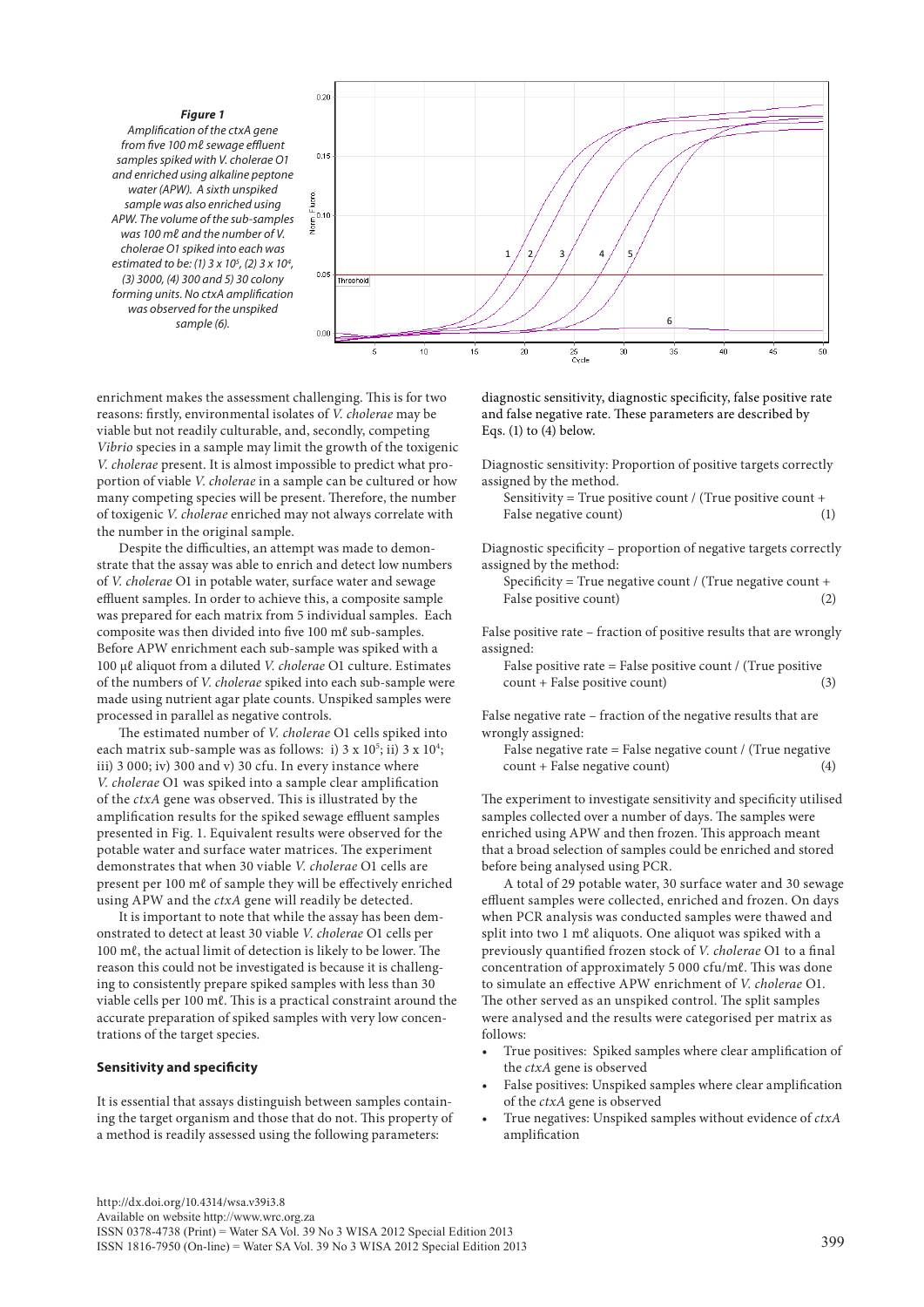| <b>TABLE 2</b><br>Reproducibility of Ct values for APW enrichments spiked with V. cholerae 01 |                                                   |                               |                                           |                                                  |                                                  |                                                           |  |  |
|-----------------------------------------------------------------------------------------------|---------------------------------------------------|-------------------------------|-------------------------------------------|--------------------------------------------------|--------------------------------------------------|-----------------------------------------------------------|--|--|
| <b>Matrix</b>                                                                                 | Approximate<br>number of V.<br>cholerae O1 spiked | Average Ct value <sup>1</sup> | <b>Standard</b><br>deviation <sup>1</sup> | <b>Minimum Ct value</b><br>observed <sup>1</sup> | <b>Maximum Ct value</b><br>observed <sup>1</sup> | Range from<br>minimum to<br>maximum Ct value <sup>1</sup> |  |  |
| APW-<br>enriched<br>potable water                                                             | $10^6$ cfu/m $\ell$                               | 29.67                         | 0.47                                      | 28.98                                            | 30.28                                            | 1.30                                                      |  |  |
|                                                                                               | $10^5$ cfu/m $\ell$                               | 33.24                         | 0.61                                      | 32.05                                            | 33.95                                            | 1.90                                                      |  |  |
|                                                                                               | $104$ cfu/m $\ell$                                | 36.56                         | 0.58                                      | 35.61                                            | 37.50                                            | 1.89                                                      |  |  |
|                                                                                               | Unspiked                                          | Not detected                  | N/A                                       | N/A                                              | N/A                                              | N/A                                                       |  |  |
| APW-<br>enriched<br>surface water                                                             | $10^6$ cfu/m $\ell$                               | 30.91                         | 0.44                                      | 30.09                                            | 31.57                                            | 1.48                                                      |  |  |
|                                                                                               | $10^5$ cfu/m $\ell$                               | 34.29                         | 0.38                                      | 33.71                                            | 34.95                                            | 1.24                                                      |  |  |
|                                                                                               | $104$ cfu/m $\ell$                                | 37.68                         | 1.10                                      | 36.49                                            | 40.47                                            | 3.98                                                      |  |  |
|                                                                                               | Unspiked                                          | Not detected                  | N/A                                       | N/A                                              | N/A                                              | N/A                                                       |  |  |
| APW-<br>enriched sew-<br>age effluent                                                         | $10^6$ cfu/m $\ell$                               | 31.05                         | 0.57                                      | 30.00                                            | 31.93                                            | 1.93                                                      |  |  |
|                                                                                               | $10^5$ cfu/m $\ell$                               | 34.54                         | 0.41                                      | 34.24                                            | 35.54                                            | 1.30                                                      |  |  |
|                                                                                               | $104$ cfu/m $\ell$                                | 37.77                         | 0.87                                      | 36.15                                            | 39.46                                            | 3.31                                                      |  |  |
|                                                                                               | Unspiked                                          | Not detected                  | N/A                                       | N/A                                              | N/A                                              | N/A                                                       |  |  |

*1 The results were determined for 10 replicate analyses involving 5 analysts.*

False negatives: Spiked samples without evidence of *ctxA* amplification

Irrespective of the matrix involved, every spiked sample generated clear evidence of *ctxA* amplification while no *ctxA* amplification was observed for unspiked samples. It follows that for the matrices tested the values determined for sensitivity and specificity equalled the ideal of 1. Similarly, the false positive and false negative rates equalled the ideal value of zero. The data indicate that, where the APW enrichment is effective and *V. cholerae* numbers reach at least 5 000 cfu/mℓ after enrichment, the real-time PCR assay under study will rapidly and effectively identify the presence of the *ctxA* gene in the sample.

## **Reproducibility**

The reproducibility of the method is an indication of the degree of consistency between the results for the same sample tested under different conditions. Assessment of reproducibility often involves the repeated analysis of the same sample over an extended period of time by different analysts. This is often challenging to achieve using microbiological samples, which are typically unstable. However, since the method under study detected the *ctxA* gene rather than viable *V. cholerae* cells it was possible to prepare APW enrichments spiked with *V. cholerae* O1 and store them at −20 °C for analysis over several days. While the *V. cholerae* O1 cells spiked into each enrichment would most likely not be viable after storage, the *ctxA* genes would almost certainly be stable and readily detected. Analysis of the frozen samples would provide an indication of the reproducibility of the real-time PCR assay for the *ctxA* gene.

For the execution of the experiment, sewage effluent, potable water and surface water samples were enriched using APW with incubation at 36°C for 16 to 18 h. Each enrichment was divided into 3 volumes and spiked with a previously quantified frozen stock of *V. cholerae* O1 to achieve concentrations of 10<sup>6</sup>, 10<sup>5</sup>, 10<sup>4</sup> cfu/mℓ. The spiked samples were then stored as 1 mℓ aliquots at −20 °C for analysis. Unspiked aliquots from each enrichment were also stored to confirm that endogenous *V. cholerae* O1 cells were not present in the samples.

Every sample was analysed at least 10 times on different days. Five different analysts were involved in the execution of the experiment. Table 2 provides an indication of the reproducibility of cycle threshold (Ct) values observed for each matrix containing different amounts of *V. cholerae* O1. The last column of the table gives an indication of the difference between the minimum and maximum Ct values observed for the ten replicate analyses conducted for each sample. The relatively narrow margin observed suggests the assay can be reproduced with sufficient consistency for a presence/absence method.

#### **Robustness**

Among the robustness parameters investigated, an assessment was made of the impact of pipetting on PCR reactions. In order to do this the variation in delivery volumes for the relevant micropipettes was assessed. The variation was expressed as a standard deviation determined from 10 replicate measurements of the relevant delivery volume. Once this was determined PCR reaction mixtures were deliberately manipulated to prepare a concentrated PCR reaction mixture and a dilute PCR reaction mixture. The concentrated mixture corresponded to a PCR reaction in which the components were added with pipettes set to volumes 3 standard deviations above the normal volume. The dilute mixture corresponded to a PCR reaction in which the components were added with pipettes set to volumes corresponding to 3 standard deviations below the normal volume.

A composite matrix was prepared by mixing a sewage effluent, potable water and surface water sample. The sample was enriched using APW and incubation at 36°C for 16 to 18 h. The sample was then spiked with *V. cholerae* O1 to a final concentration of approximately 5 000 cfu/mℓ to simulate an effective enrichment. Nucleic acids were extracted from 10 replicate aliquots of the spiked enrichment and analysed using the concentrated and dilute PCR reaction mixtures described above.

The mean Ct value observed for the dilute PCR reaction mixture was 36.18 with a standard deviation of 0.19 cycles. The mean Ct value observed for the concentrated PCR reaction mixture was 37.22 with a standard deviation of